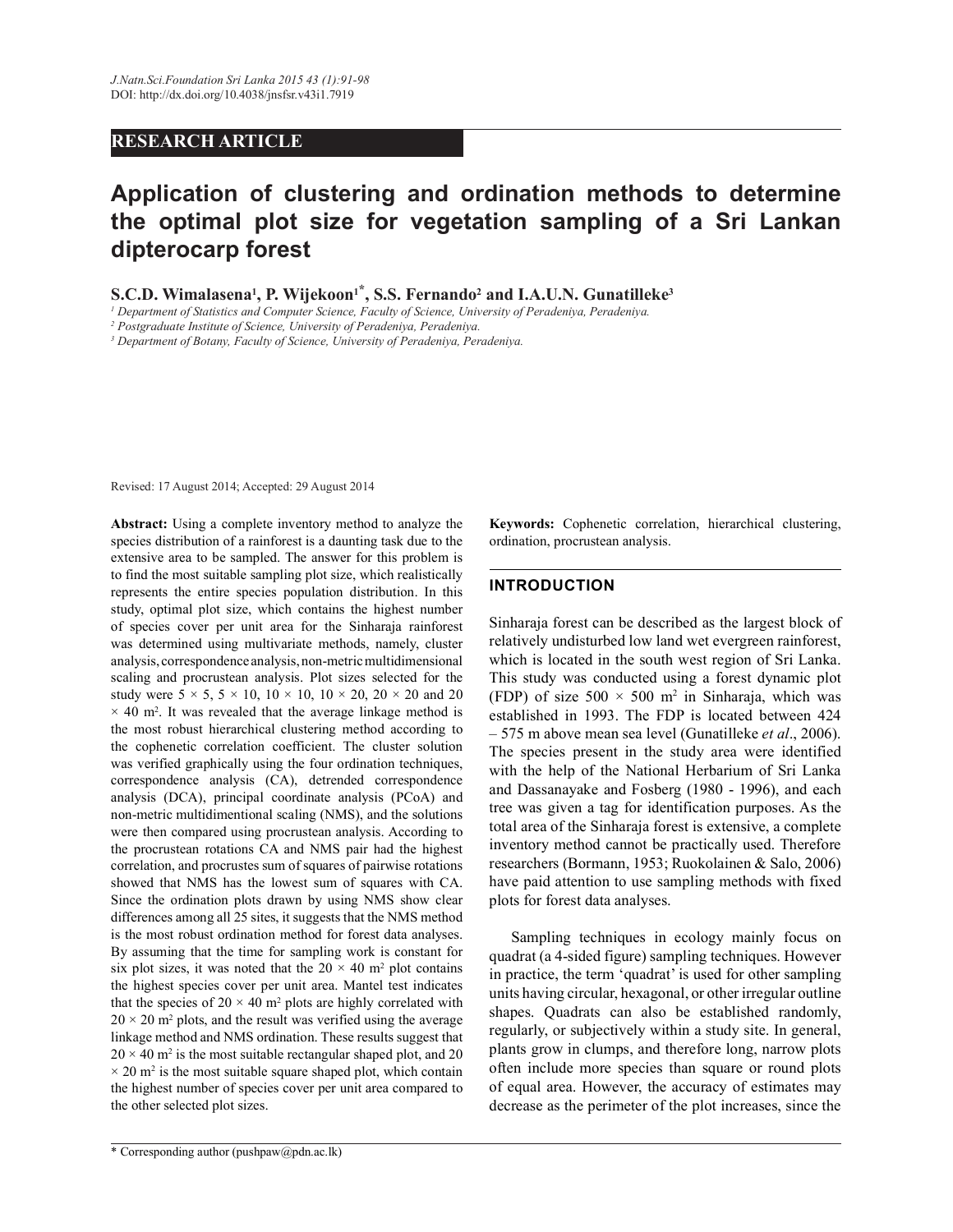researcher must make more subjective decisions about the placement of plants inside or outside the plot.

 Quadrat counts have been used extensively on plants, and it is also suitable for animals if the person counting is a careful observer. Goldsmith *et al*. (1986) and Krebs (1999) have also discussed about quadrat sampling methodology. When sampling a forest community to estimate the abundance of a plant species, first a researcher has to make decisions on the optimal size and shape of the quadrat that best describes the species distribution of the total population. Therefore, the determination of appropriate plot size is important.

 Generally, the increase of plot size increases the number of detected plant species, while the variance of this number decreases. In order to maximize the accuracy in parameter estimation, it is required to minimize this variance. Also, given the constraints of time and costs, sample plot size should be as large as possible, and the sample plots should be a representative of the entire population to have unbiased parameter estimates. If the plot is too small, then the uncertainty of sample estimates arises and if the sample is too large, then the cost will be unnecessarily high. Vegetation scientists traditionally used minimal area approach (Kenkel & Podani 1991) to describe the plant community, and the objective of using minimal area is to determine a size of plot, which is necessary to represent the entire plant community. Moravec (1973) suggested similarity analysis to determine the minimal area, and it is based on presence/ absence data. Barkman (1989) has shown that the identification of minimal area through the interpretation of species-area curve contains some problems. In this research the study the area was restricted to 500 x 500 m<sup>2</sup>, and the samples were selected relative to this total area.

 In the field of ecology, hierarchical agglomerative cluster analyses is used to cluster sample units based on species distribution, and ordination methods are used to verify the results obtained by cluster analysis graphically. For different types of ecological studies, several researchers have applied the average linkage method (Clarke & Ainsworth, 1993; Quinn & Keough, 2002; Singh *et al*., 2010) as the clustering method, and NMS ordination method (Ruokolainen & Salo, 2006) as the graphical method. However, the robustness of the techniques used is seldom examined.

 The main objectives of this study are to identify the most robust clustering and ordination methods, and to determine the optimal plot size, which contains the highest number of species cover per unit area for the Sinharaja rainforest by using these multivariate statistical techniques.

#### **METHODOLOGY**

The study was conducted in the Sinharaja forest dynamic plot (FDP), which is a  $500 \times 500$  m<sup>2</sup> (25 ha) permanent forest dynamics study plot. The plot was established according to the methods of Hubbell and Foster (1983) and Manokaran *et al*. (1992). The first census of the plot was done over the period 1994 - 1996, and a database was established by the researchers at the Department of Botany, University of Peradeniya in 1996. For this analysis, 25 smaller plots (quadrats) of size  $20 \times 40$  m<sup>2</sup> were randomly selected from the forest dynamic plot database. The size of these quadrats was decided by considering the total study area  $(500 \times 500 \text{ m}^2)$ . Within these 25 quadrats, it was identified from the preliminary analysis that there are 180 different species types, which have DBH (diameter at breast height)  $\geq 10$  cm. These 25 quadrats were taken as the sampling units  $(n = 25)$ , and the different species types were taken as the variables ( $p = 180$ ). In each quadrat, the number of trees (DBH  $\ge$ 10 cm) for each species type was counted and recorded. In the preliminary survey, an identification (ID) number was assigned to each quadrat. To select the optimal plot size, the analysis done for  $20 \times 40$  m<sup>2</sup> quadrats have also been applied to several smaller quadrats;  $5 \times 5$ ,  $5 \times 10$ , 10  $\times$  10, 10  $\times$  20 and 20  $\times$  20 m<sup>2</sup> (Figure 1), which are nested within each selected  $20 \times 40$  m<sup>2</sup> quadrat.



**Figure 1:** Nested plot configuration

The species count was determined for all six types of quadrats, and it is assumed that the time to count and tag trees in each plot size is constant. In order to choose the best clustering method, the hierarchical clustering methods, single, complete, average and Ward's methods were applied to  $20 \times 40$  m<sup>2</sup> quadrats (sample units  $n = 25$ ). The number of significant clusters was identified, and Adonis test was used to examine whether these clusters are significantly different. Finally, the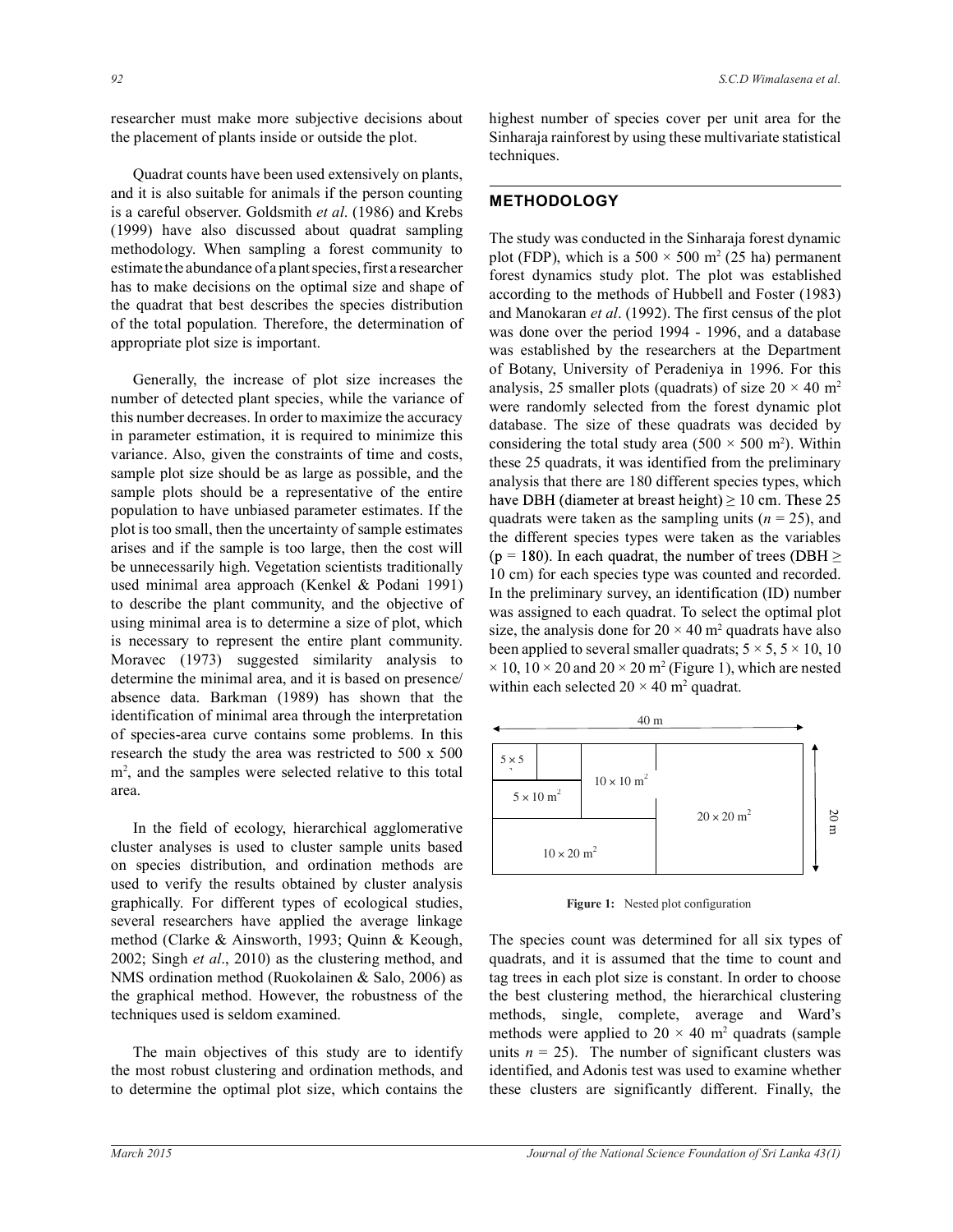cophenetic correlation coefficient (CPCC) for each clustering method was calculated to decide the most suitable clustering method.

 Furthermore, to compare and verify the forest assemblages obtained from hierarchical cluster analysis, robustness of the four ordination methods, namely, correspondence analysis (CA), nonmetric multidimensional scaling (NMS), detrended correspondence analysis (DCA) and principal coordinate analysis (PCoA) were examined. The ordination methods CA, DCA, PCoA and NMS were applied by using the Bray and Curtis dissimilarity matrix, which was designed for quantitative data (Legendre & Legendre, 1998). The ordinations were made visually comparable with procrustean rotation (Minchin,1987; Økland, 1990). The same analysis was done by using the other five quadrat sizes  $5 \times 5$ ,  $5 \times 10$ ,  $10 \times 10$ ,  $10 \times 20$  and  $20 \times 20$  m<sup>2</sup>, to identify the optimal plot size. To test where these nested plots have the same species distribution as  $20 \times 40$  m<sup>2</sup> quadrat, the chi-square goodness-of-fit test was used.

 The relative variance of species count per unit area was also used as a comparison method to identify the suitable plot size, and the plot size with the minimum relative variance retain as the optimal plot size.

 A researcher may also be interested to know whether he can use a square shape plot instead of a rectangular plot with the same species composition. To identify whether there is a significant correlation between the square shape plot and the  $20 \times 40m^2$  rectangular plot, the Mantel test was used. This result can be further verified by applying the average linkage method and NMS method to the square shaped plot and  $20 \times 40$  m<sup>2</sup> rectangular plot. The statistical software R 2.8 and MINITAB 16 were used to carry out the analysis.

#### **RESULTS AND DISCUSSION**

According to the preliminary analysis, 180 species were identified in the 25 quadrats of full dataset  $(20 \times 40m^2)$ , which have a DBH (diameter at breast height)  $\geq$  10 cm. *Humboldtia laurifolia, Mesua nagassarium* and

*Agrostistachys intramarginalis* were the most abundant species. According to the Smithsonian Tropical Research Institute, 204 different species have been identified in the Sinharaja forest dynamic plot (Gunatilleke *et al*., 2004). This indicates that the 25 replicate quadrats, each of size  $20 \times 40$  m<sup>2</sup> contain 88.23 % of the species of the entire forest dynamic plot.

 Using single linkage, complete linkage, average linkage and Ward clustering methods, the dendrograms were drawn for species counts of the 25 quadrats of size  $20 \times 40$  m<sup>2</sup>, to identify the possible clusters in sample units  $(n = 25)$ . For each method three cluster solution was considered, and the results were compared. Group separation of the 25 quadrats according to the species composition varies for different clustering methods, since hierarchical clustering methods generate different results for the same dataset.

 Since species counts in the quadrats sorted according to the three clusters obtained from the dendrograms were not normal (p value < 0.05), non-parametric MANOVA test (Adonis test) was used to determine the significant difference between the three clusters. Adonis test showed that there is a significant difference among the tree count of the quadrats in the selected three clusters for complete, Ward and average linkage method (p value  $< 0.05$ ) except for single linkage method (p value  $> 0.05$ ).

 To find the most suitable clustering method among the complete linkage, Ward clustering and average linkage methods, the cophenetic correlation coefficient (CPCC) was obtained for quadrats of size  $20 \times 40$ m<sup>2</sup>, and the average linkage method showed the highest CPCC (Table 1). The same procedure was applied to the other smaller nested quadrats to determine the validity of this result.

 Since the average linkage method provides higher cophenetic correlations for all selected plot sizes than the other clustering methods (Table 1), it is selected as the most robust clustering method for forest data analysis. According to the species composition, the twodimensional graphical representation of the proximities of the 25 quadrats of size  $20 \times 40$  m<sup>2</sup> can be represented

|  | <b>Table 1:</b> CPCC for nested plots |  |
|--|---------------------------------------|--|
|--|---------------------------------------|--|

| Plot size | $5 \times 5$ m <sup>2</sup> | $5 \times 10$ m <sup>2</sup> | $10 \times 10 \text{ m}^2$ | $10 \times 20$ m <sup>2</sup> | $20 \times 20$ m <sup>2</sup> | $20 \times 40$ m <sup>2</sup> |
|-----------|-----------------------------|------------------------------|----------------------------|-------------------------------|-------------------------------|-------------------------------|
| Complete  | 0.744                       | 0.717                        | 0.856                      | 0.844                         | 0.832                         | 0.763                         |
| Ward      | 0.617                       | 0.632                        | 0.683                      | 0.747                         | 0.755                         | 0.661                         |
| Average   | 0.890                       | 0.891                        | 0.878                      | 0.872                         | 0.867                         | 0.808                         |
| Single    | 0.778                       | 0.849                        | 0.796                      | 0.786                         | 0.678                         | 0.627                         |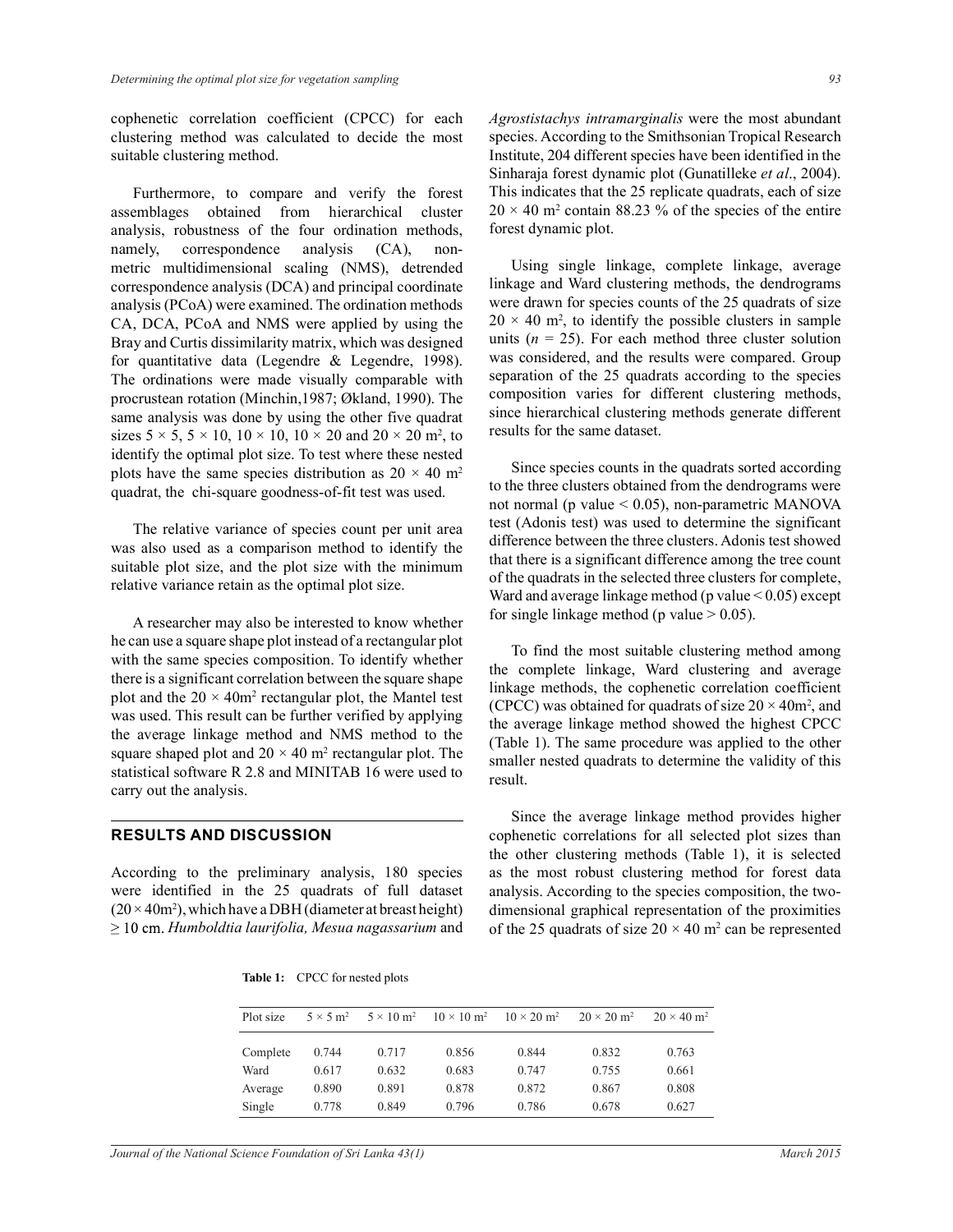

**Figure 2:** Four different ordination plots representing NMS, CA, PCoA and DCA ordinations

| <b>Table 2:</b> Correlation between ordination methods in |  |  |
|-----------------------------------------------------------|--|--|
| procrustes rotations, based on 999 permutations           |  |  |

| Configuration     | Correlation coefficient |
|-------------------|-------------------------|
| $PCoA \times NMS$ | 0.710                   |
| $CA \times NMS$   | 0.901                   |
| $DCA \times NMS$  | 0.896                   |
| $CA \times PC_0A$ | 0.694                   |
| $DCA \times PCoA$ | 0.753                   |
| $CA \times DCA$   | 0.829                   |
|                   |                         |

**Table 3:** Procrustes sum of squares of pair-wise rotations. Read left to right

|            | <b>NMS</b> | СA     | <b>DCA</b> | PCoA   |
|------------|------------|--------|------------|--------|
|            |            |        |            |        |
| <b>NMS</b> |            | 0.504  | 0.529      | 1.324  |
| CA.        | 9.422      |        | 15.600     | 25.900 |
| <b>DCA</b> | 7.591      | 11.980 |            | 16.590 |
| PCoA       | 1.203      | 1.258  | 1.049      |        |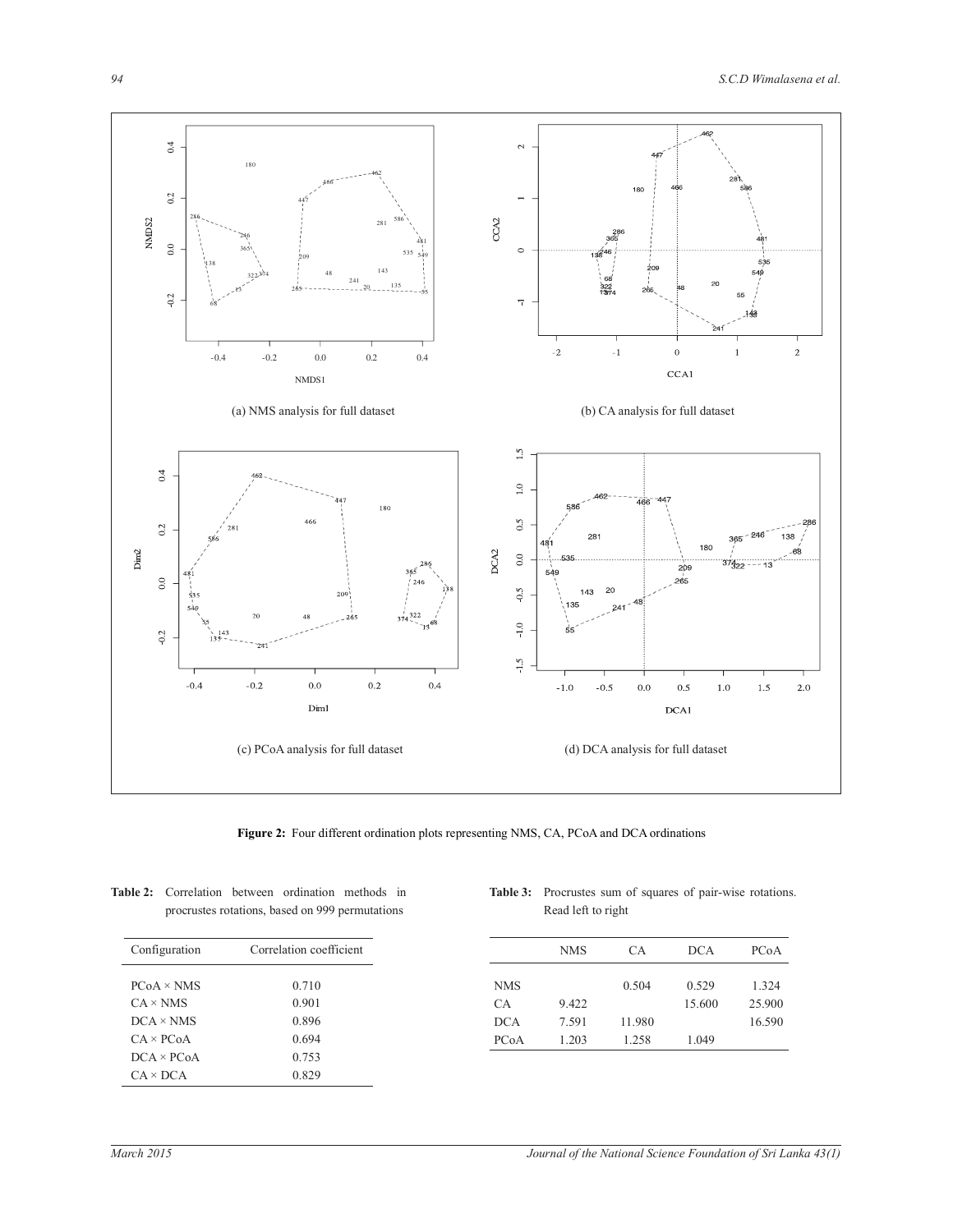

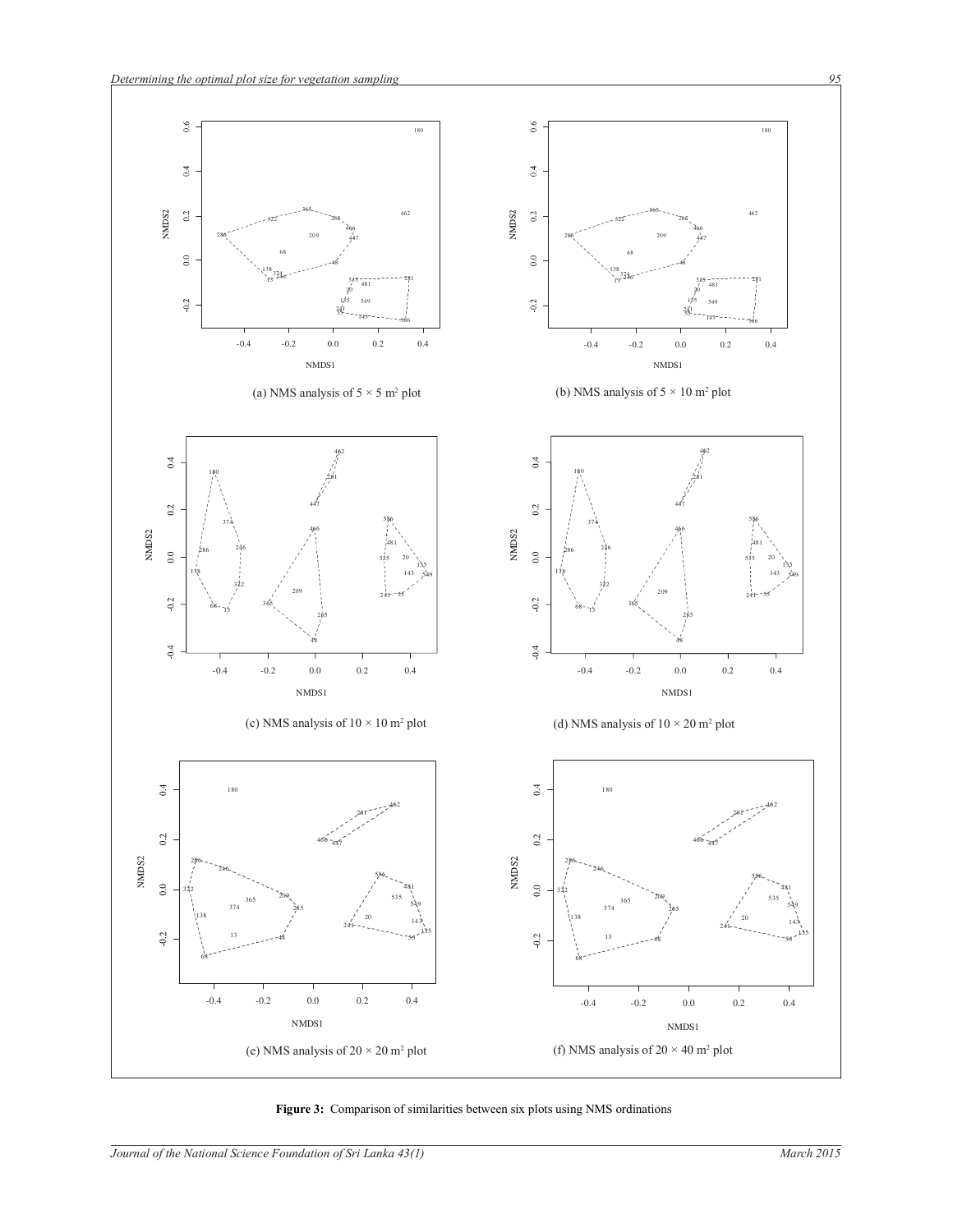by ordination plots. These ordination plots are drawn by using NMS, CA, PCoA and DCA techniques to the solution given by average linkage method to verify the results graphically (Figure 2).

 The axes are the first and second ordination axes for each method, and the numbers shown in the ordination plots are the ID numbers of the quadrats. Visual comparison of ordination plots revealed that the ordination methods generate different results for the same dataset.

 To identify the most suitable ordination plot, procrustean rotation was applied. The procrustean rotation rotates a solution to maximize the similarity with another solution, and it also provides the correlation coefficient between the solutions.

According to the procrustean rotations CA and NMS pair has the highest correlation (Table 2), and the procrustean sum of squares of pairwise rotations show that NMS has the lowest sum of squares with CA (Table 3). When comparing the ordination plots drawn by CA and NMS methods, CA arranges data into a compact arc (Figure 2b). However the ordination plots drawn by using NMS show clear differences (Figure 2a) among all 25 quadrats compared to the ordination plots drawn by using CA. Based on these results it is noted that NMS is the most robust ordination method for forest data analysis. Due to the limitation of time and cost, if the nested plots have a species distribution similar to  $20 \times 40$  m<sup>2</sup> plot (homogeneities between sites), a smaller plot size is preferred as the optimal plot size. The chi-square goodness-of-fit test (Table 4) is used to test whether the nested plots have the same species distribution.

**Table 4:** Chi-square goodness-of-fit test

| Plot size             | $5 \times 5$ m <sup>2</sup> | $5 \times 10$ m <sup>2</sup> | $10 \times 10 \text{ m}^2$                                                                                                                  | $10 \times 20$ m <sup>2</sup> | $20 \times 20$ m <sup>2</sup> |
|-----------------------|-----------------------------|------------------------------|---------------------------------------------------------------------------------------------------------------------------------------------|-------------------------------|-------------------------------|
| Chi-square<br>p value | 82.01                       | 212.98                       | 376.58<br>$2.90 \times 10^{-8}$ $\leq 2.2 \times 10^{-16}$ $\leq 2.2 \times 10^{-16}$ $\leq 2.2 \times 10^{-16}$ $\leq 2.2 \times 10^{-16}$ | 829.77                        | 1439.81                       |

**Table 5:** Relative variance per unit area (25 m<sup>2</sup>)

| Plot size         | $5 \times 5$ m <sup>2</sup> |       | $5 \times 10 \text{ m}^2$ $10 \times 10 \text{ m}^2$ $10 \times 20 \text{ m}^2$ $20 \times 20 \text{ m}^2$ |       |       | $20 \times 40$ m <sup>2</sup> |
|-------------------|-----------------------------|-------|------------------------------------------------------------------------------------------------------------|-------|-------|-------------------------------|
| Mean              | 17.16                       | 18.52 | 19.19                                                                                                      | 19.45 | 19.86 | 20.79                         |
| Variance          | 64.00                       | 82.08 | 75.52                                                                                                      | 84.01 | 74 30 | 43.43                         |
| Relative variance | 147                         | 189   | 1 74                                                                                                       | 194   | 1 71  | 1.00                          |



**Figure 4:** Dendrogram and NMS analysis for similarity between  $20 \times 20$  m<sup>2</sup> and  $20 \times 40$  m<sup>2</sup> size plots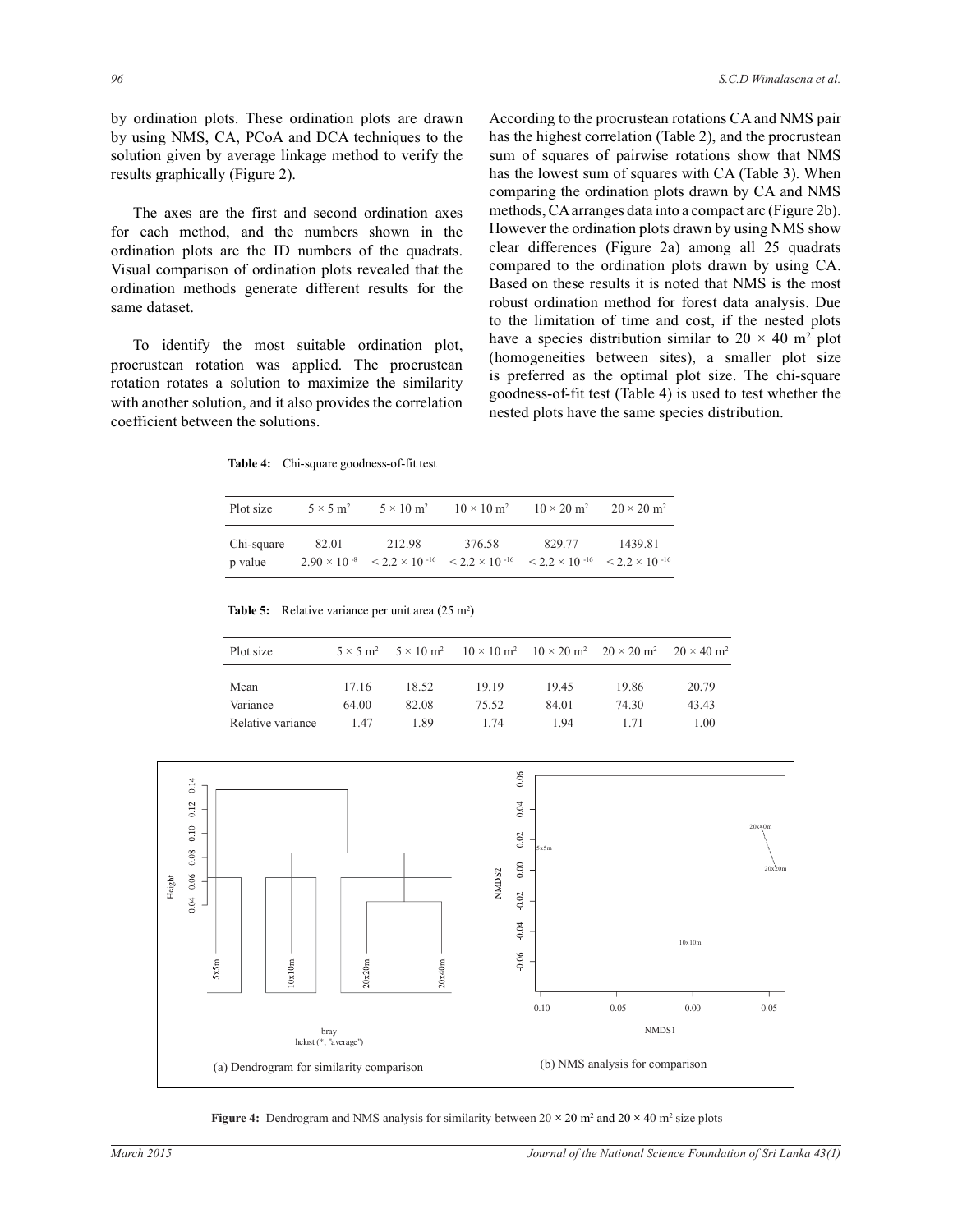**Table 6:** Mantel correlation

| Plot size                     | Mantel correlation | p value |
|-------------------------------|--------------------|---------|
| $5 \times 5$ m <sup>2</sup>   | 0.66               | 0.001   |
| $10 \times 10 \text{ m}^2$    | 0.82               | 0.001   |
| $20 \times 20$ m <sup>2</sup> | 0.89               | 0.001   |

The goodness-of-fit test shows that the nested plots do not follow a species distribution similar to  $20 \times 40$  m<sup>2</sup> plot (p value  $\leq$  0.05). Since we have already identified the average linkage method as the most robust clustering method and the NMS method as the most robust ordination method, we apply these techniques to all nested plots to verify the results obtained by the chi-square goodnessof-fit test.

 Visual comparison of the average clustering results and the corresponding ordination results (Figure 3) verified the heterogeneity between sites. These results indicate that the optimal plot size for sampling a tropical low land rainforest is  $20 \times 40$  m<sup>2</sup> compared to the other selected plot sizes.

 The relative variance of species cover per unit area (Wiegert, 1962) is used to compare the species distribution of different plot sizes. The lower the relative variance, the higher the species richness. Since the plot sizes are different, it is essential that the data from all plot sizes be standardized to a single unit area (per  $m<sup>2</sup>$ ). In this study since the minimum plot size is  $5 \times 5$  m<sup>2</sup> (25 m<sup>2</sup>), the relative variance (variance/minimum variance) is calculated for  $25 \text{ m}^2$ . The relative variance of species cover per unit area for all plot sizes are given in Table 5. Note that the relative variance of species cover per unit area is the lowest for  $20 \times 40$  m<sup>2</sup> plot, and hence this comparison further validates that the  $20 \times 40$  m<sup>2</sup> plot is the most suitable plot size compared to the other selected plot sizes to analyze the species composition of forest data.

Since  $20 \times 40$  m<sup>2</sup> is a rectangular plot, a researcher may be interested in knowing whether he can use a square shaped plot with the same species composition. The relationship between the square shape plots;  $5 \times 5$  m<sup>2</sup>,  $10 \times 10$  m<sup>2</sup> and  $20 \times 20$  m<sup>2</sup> with the  $20 \times 40$  m<sup>2</sup> plot can be identified by applying the Mantel test (Table 6). The Mantel test showed that there is a significant relationship (p value = 0.001) between the  $5 \times 5$  m<sup>2</sup>,  $10 \times 10$  m<sup>2</sup> and  $20 \times 20$  m<sup>2</sup> plots with  $20 \times 40$  m<sup>2</sup> size plot.

 Mantel correlation coefficients indicated that the species distribution of  $20 \times 40$  m<sup>2</sup> plots highly correlate

with  $20 \times 20$  m<sup>2</sup> plots (Mantel correlation = 0.89). Visual comparison of average clustering results and the ordination results verified the similarity between  $20 \times 20$  m<sup>2</sup> plots and  $20 \times 40$  m<sup>2</sup> plots (Figure 4).

## **CONCLUSION**

The most suitable hierarchical clustering method and the ordination method for analyzing the species in a tropical low land rainforest is the average linkage method and non-metric multidimensional scaling. The optimal plot size, which represents the highest number of species cover per unit area is  $20 \times 40$  m<sup>2</sup> compared to the other selected plot sizes. When considering the optimal plot size for a tropical low land rainforest based on the quadrat shape,  $20 \times 20$  m<sup>2</sup> is the most suitable square plot size, and  $20 \times 40$  m<sup>2</sup> is the most suitable rectangular plot size.

#### **REFERENCES**

- 1. Barkman J.J. (1989). A critical evaluation of minimal area concepts. *Vegetatio* **85** DOI: http://dx.doi.org/10.1007/BF00042259
- 2. Bormann F.H. (1953). The statistical efficiency of sample plot size and shape in forest ecology. *Ecology* **34**:  $474 - 487.$ DOI: http://dx.doi.org/10.2307/1929720
- 3. Clarke K. & Ainsworth M. (1993). A method of linking multivariate community structure to environmental variables. *Marine Ecology Progress Series* **92** DOI: http://dx.doi.org/10.3354/meps092205
- 4. Dassanayake M.D. & Fosberg F.R. (1980 2000). *A Revised Hand Book to the Flora of Ceylon* Amarind Publishing, New Delhi, India.
- 5. Goldsmith F.B., Harrison C.M. & Morton A.J. (1986). Description and analysis of vegetation. *Methods in Plant Ecology* (eds. P.D. Moore & S.B. Chapman), pp. 437 – 524. Blackwell Scientific Publications, Oxford, UK.
- 6. Gunatilleke C.V.S., Gunatilleke I.A.U.N., Athugala A.U.K. & Esufali S. (2004). *Ecology of Sinharaja Rain Forest and the Forest Dynamics Plot*, pp. 221. WHT Publications (Pvt.) Ltd., India.
- 7. Gunatilleke C.V.S., Gunatilleke I.A.U.N., Esufali S., Harms K.E., Ashton P.M.S., Burslem D.F.R.P. & Ashton P.S. (2006). Species-habitat associations in a Sri Lankan dipterocarp forest. *Journal of Tropical Ecology* **22**:  $371 - 384.$

DOI: http://dx.doi.org/10.1017/S0266467406003282

- 8. Hubbel S.P. & Foster R.B. (1983). Diversity of canopy trees in a neotropical forest and implications for conservation. *Tropical Rain Forest: Ecology and Management* (eds. S.J. Sutton, T.C. Whitmore & A.C. Chadwick), pp.  $25 - 41$ . Blackwell Scientific, Oxford, UK.
- 9. Kenkel N.C. & Podani J. (1991). Plot size and estimation efficiency in plant community studies. *Journal of Vegetation Science* **2**